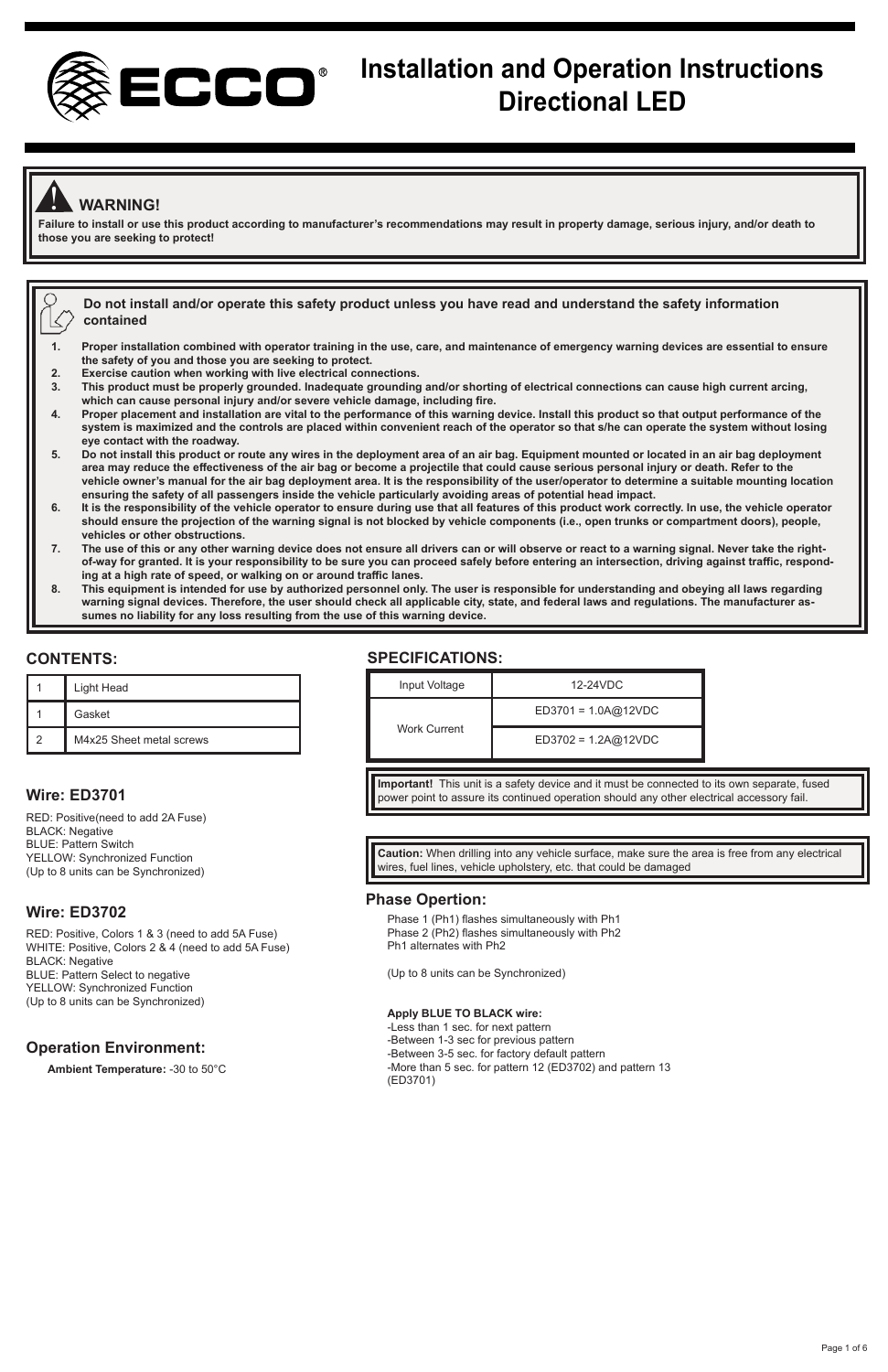

ED3701 Series Flash Pattern Chart Diagrama de patrones de intermitencia de la Serie ED3701 Tableau des modes de clignotement de la série ED3701

|                         |                         |                                   |                           |            |              | <b>SAE J595</b> |              |            | CAT13        |             |             | ECE R65      |             |
|-------------------------|-------------------------|-----------------------------------|---------------------------|------------|--------------|-----------------|--------------|------------|--------------|-------------|-------------|--------------|-------------|
| <b>PATTERN</b>          | <b>MODE</b>             | <b>PATTERNS</b>                   | LAMP<br><b>SYCHRONIZE</b> | <b>RED</b> | <b>AMBER</b> | <b>BLUE</b>     | <b>WHITE</b> | <b>RED</b> | <b>AMBER</b> | <b>BLUE</b> | <b>RED</b>  | <b>AMBER</b> | <b>BLUE</b> |
|                         | $\mathbf{1}$            | Single Flash 75FPM sim. Phase1    | yes                       | Class 1    | Class 1      | Class 1         | Class 1      | Class B    | Class B      | Class B     | N/C         | N/C          | N/C         |
| $\mathbf{1}$            | $\,2\,$                 | Single Flash 75FPM sim. Phase2    | yes                       | Class 1    | Class 1      | Class 1         | Class 1      | Class B    | Class B      | Class B     | N/C         | N/C          | N/C         |
|                         | $\overline{\mathbf{3}}$ | Single Flash 75FPM Alt.           | yes                       | N/C        | N/C          | N/C             | N/C          | N/C        | N/C          | N/C         | N/C         | N/C          | N/C         |
|                         | $\overline{4}$          | Single Flash 120FPM sim. Phase1   | yes                       | Class 1    | Class 1      | Class 1         | Class 1      | N/C        | N/C          | N/C         | Class 1     | Class 1      | Class 1     |
| $\overline{2}$          | 5                       | Single Flash 120FPM sim. phase2   | yes                       | Class 1    | Class 1      | Class 1         | Class 1      | N/C        | N/C          | N/C         | Class 1     | Class 1      | Class 1     |
|                         | 6                       | Single Flash 120FPM Alt.          | yes                       | N/C        | N/C          | N/C             | N/C          | N/C        | N/C          | N/C         | N/C         | N/C          | N/C         |
|                         | 7                       | Double Flash 75FPM sim. Phase1    | yes                       | Class 1    | Class 1      | Class 1         | Class 1      | Class B    | Class B      | Class B     | N/C         | N/C          | N/C         |
| $\overline{\mathbf{3}}$ | $\,$ 8 $\,$             | Double Flash 75FPM sim. phase2    | yes                       | Class 1    | Class 1      | Class 1         | Class 1      | Class B    | Class B      | Class B     | N/C         | N/C          | N/C         |
|                         | $\overline{9}$          | Double Flash 75FPM Alt.           | yes                       | N/C        | N/C          | N/C             | N/C          | N/C        | N/C          | N/C         | N/C         | N/C          | N/C         |
|                         | 10                      | Double Flash 120FPM sim. Phase1   | yes                       | Class 1    | Class 1      | Class 1         | Class 1      | N/C        | N/C          | N/C         | N/C         | N/C          | N/C         |
| $\overline{4}$          | 11                      | Double Flash 120FPM sim. phase2   | yes                       | Class 1    | Class 1      | Class 1         | Class 1      | N/C        | N/C          | N/C         | N/C         | N/C          | N/C         |
|                         | 12                      | Double Flash 120FPM Alt.          | yes                       | N/C        | N/C          | N/C             | N/C          | N/C        | N/C          | N/C         | N/C         | N/C          | N/C         |
|                         | 13 - Default            | Quad Flash 75FPM sim. Phase1      | yes                       | Class 1    | Class 1      | Class 1         | Class 2      | N/C        | N/C          | N/C         | N/C         | N/C          | N/C         |
| 5                       | 14                      | Quad Flash 75FPM sim. Phase2      | yes                       | Class 1    | Class 1      | Class 1         | Class 2      | N/C        | N/C          | N/C         | N/C         | N/C          | N/C         |
|                         | 15                      | Quad Flash 75FPM Alt.             | yes                       | N/C        | N/C          | N/C             | N/C          | N/C        | N/C          | N/C         | N/C         | N/C          | N/C         |
|                         | 16                      | Quad Flash 150FPM sim. Phase1     | yes                       | Class 1    | Class 1      | Class 1         | Class 2      | N/C        | N/C          | N/C         | N/C         | N/C          | N/C         |
| 6                       | 17                      | Quad Flash 150FPM sim. Phase2     | yes                       | Class 1    | Class 1      | Class 1         | Class 2      | N/C        | N/C          | N/C         | N/C         | N/C          | N/C         |
|                         | 18                      | Quad Flash 150FPM Alt             | yes                       | N/C        | N/C          | N/C             | N/C          | N/C        | N/C          | ${\rm N/C}$ | ${\rm N/C}$ | ${\rm N/C}$  | N/C         |
|                         | 19                      | Triple 75FPM sim. Phase1          | yes                       | Class 1    | Class 1      | Class 1         | Class 1      | N/C        | N/C          | N/C         | N/C         | N/C          | N/C         |
| $\tau$                  | 20                      | Triple 75FPM sim. Phase2          | yes                       | Class 1    | Class 1      | Class 1         | Class 1      | N/C        | N/C          | N/C         | N/C         | N/C          | N/C         |
|                         | 21                      | Triple 75FPM Alt.                 | yes                       | N/C        | N/C          | N/C             | N/C          | N/C        | N/C          | N/C         | N/C         | N/C          | N/C         |
|                         | 22                      | Quint Flash 150FPM sim. Phase1    | yes                       | Class 1    | Class 1      | Class 1         | Class 2      | N/C        | N/C          | N/C         | N/C         | N/C          | N/C         |
| $\,$ 8 $\,$             | 23                      | Quint Flash 150FPM sim. Phase2    | yes                       | Class 1    | Class 1      | Class 1         | Class 2      | N/C        | N/C          | N/C         | N/C         | N/C          | N/C         |
|                         | 24                      | Ouint Flash 150FPM Alt.           | yes                       | N/C        | N/C          | N/C             | N/C          | N/C        | N/C          | N/C         | N/C         | N/C          | N/C         |
| $\overline{9}$          | 25                      | Steady - Single                   | No                        | N/C        | N/C          | N/C             | N/C          | N/C        | N/C          | N/C         | N/C         | N/C          | N/C         |
| 10                      | 26                      | Steady Burn                       | No                        | N/C        | N/C          | N/C             | N/C          | N/C        | N/C          | N/C         | N/C         | N/C          | N/C         |
| 11                      | 27                      | Modulation                        | No                        | N/C        | N/C          | N/C             | N/C          | N/C        | N/C          | N/C         | N/C         | N/C          | N/C         |
| 12                      | 28                      | 2 Double Flash, 2 Triple Alt.     | No                        | N/C        | N/C          | N/C             | N/C          | N/C        | N/C          | N/C         | N/C         | N/C          | N/C         |
| 13                      | 29                      | 4 Single Flash ,2 Quad Flash Alt. | No                        | N/C        | N/C          | N/C             | N/C          | N/C        | N/C          | N/C         | N/C         | N/C          | N/C         |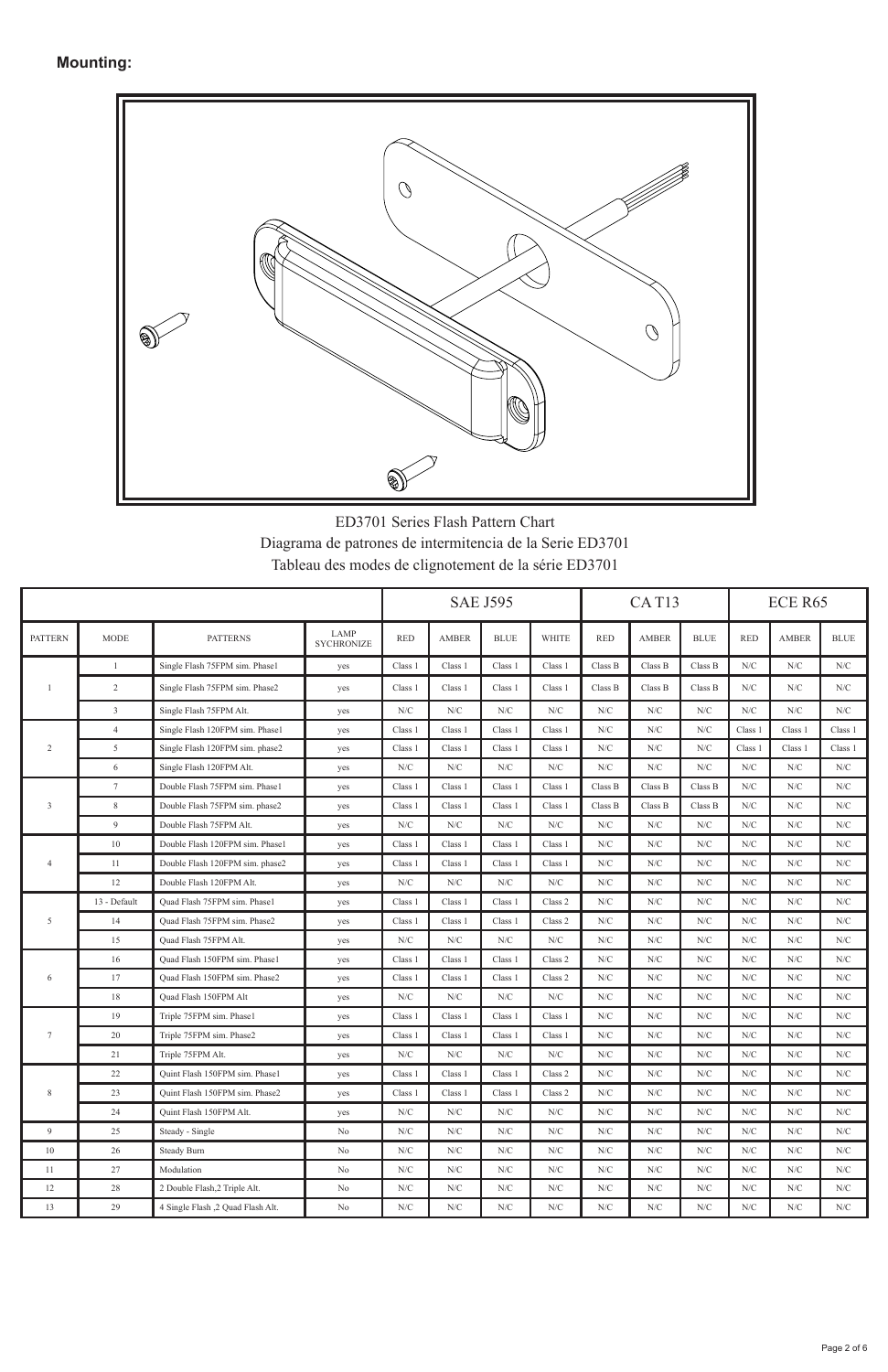# ED3702 Series Flash Pattern Chart Diagrama de patrones de intermitencia de la Serie ED3702 Tableau des modes de clignotement de la série ED3702

|                     |                                         |                                                 |                                                                                            |                                                                                                                    |              |             | <b>SAE J595</b> |                       |                    | CAT <sub>13</sub> |                |             | ECE R65     |             |                       |
|---------------------|-----------------------------------------|-------------------------------------------------|--------------------------------------------------------------------------------------------|--------------------------------------------------------------------------------------------------------------------|--------------|-------------|-----------------|-----------------------|--------------------|-------------------|----------------|-------------|-------------|-------------|-----------------------|
| PAT-<br><b>TERN</b> | LED<br>Color 2 &<br>Color 4<br>Red wire | LED<br>Color<br>1 &<br>Color 3<br>White<br>wire | LED Color<br>1 & Color<br>$3$ LED<br>Color 2 &<br>Color 4 Red<br>& White<br>$\mbox{wires}$ | ED3702 FLASH<br><b>PATTERN</b>                                                                                     | <b>SYNCH</b> | <b>RED</b>  | AMBER           | $\operatorname{BLUE}$ | <b>WHITE</b>       | <b>RED</b>        | AMBER          | <b>BLUE</b> | <b>RED</b>  | AMBER       | $\operatorname{BLUE}$ |
|                     | 1-Default                               |                                                 | $\mathbf{1}$                                                                               | SAE/T13 SAE/T13<br>Single 75FPM Ph1 Color 1<br>Synchronous Color 3                                                 | <b>YES</b>   | Class 1     | Class 1         | Class <sub>1</sub>    | Class <sub>1</sub> | Class B           | Class B        | Class B     | N/C         | ${\rm N/C}$ | N/C                   |
|                     | $\overline{2}$                          |                                                 | $\overline{2}$                                                                             | SAE/T13 SAE/T13<br>Single 75FPM Ph2 color 1<br>Sychronous Color 3                                                  | <b>YES</b>   | Class 1     | Class 1         | Class 1               | Class 1            | $\rm Class~B$     | $\rm Class\,B$ | Class B     | N/C         | N/C         | N/C                   |
|                     |                                         |                                                 | $\sqrt{3}$                                                                                 | SAE/T13 Single 75FPM<br>Ph1 Color 1 Alternately<br>Color 4                                                         | <b>YES</b>   | N/C         | N/C             | N/C                   | N/C                | N/C               | N/C            | N/C         | N/C         | N/C         | N/C                   |
|                     |                                         |                                                 | $\overline{4}$                                                                             | SAE/T13 Single 75FPM<br>Ph2 Color 1 Alternately<br>Color 4                                                         | <b>YES</b>   | N/C         | N/C             | N/C                   | N/C                | N/C               | N/C            | N/C         | N/C         | N/C         | N/C                   |
| $\mathbf{I}$        |                                         | 1-Default                                       | $\sqrt{2}$                                                                                 | SAE/T13 Single 75FPM<br>Ph1 Color 2 Synchronous<br>Color 4                                                         | YES          | Class 1     | Class 1         | Class 1               | Class 1            | Class B           | Class B        | Class B     | ${\rm N/C}$ | ${\rm N/C}$ | N/C                   |
|                     |                                         | $\sqrt{2}$                                      | 6                                                                                          | SAE/T13 Single 75FPM<br>Ph2 Color 2 Synchronous<br>Color 4                                                         | YES          | Class 1     | Class 1         | Class 1               | Class 1            | Class B           | Class B        | Class B     | ${\rm N/C}$ | ${\rm N/C}$ | N/C                   |
|                     | 3                                       | $\sqrt{3}$                                      | $\tau$                                                                                     | SAE/T13 Single 75FPM<br>(Color 1 Synchronous<br>Color 3) Alternately (Color<br>2 Synchronous Color 4)<br>Phase 1)  | <b>YES</b>   | ${\rm N/C}$ | ${\rm N/C}$     | ${\rm N/C}$           | ${\rm N/C}$        | ${\rm N/C}$       | N/C            | ${\rm N/C}$ | ${\rm N/C}$ | ${\rm N/C}$ | ${\rm N/C}$           |
|                     | $\overline{4}$                          | $\overline{4}$                                  | $\,$ 8 $\,$                                                                                | SAE/T13 Single 75FPM<br>(Color 1 Synchronous<br>Color 3) Alternately (Color<br>2 Synchronous Color 4)<br>Phase 2)  | <b>YES</b>   | N/C         | N/C             | ${\rm N/C}$           | N/C                | N/C               | N/C            | N/C         | N/C         | N/C         | ${\rm N/C}$           |
|                     | 5                                       | 5                                               | 9                                                                                          | SAE/T13 Single 75FPM<br>(Color 1 Alternately Color<br>2) Alternately (Color 3<br>Alternately Color 4)              | <b>YES</b>   | N/C         | N/C             | ${\rm N/C}$           | ${\rm N/C}$        | ${\rm N/C}$       | N/C            | N/C         | N/C         | N/C         | ${\rm N/C}$           |
|                     | 6                                       |                                                 | $10\,$                                                                                     | Single 375FPM Ph1 Color<br>1 Synchronous Color 3                                                                   | <b>YES</b>   | N/C         | N/C             | N/C                   | N/C                | N/C               | N/C            | N/C         | N/C         | N/C         | N/C                   |
|                     | $\tau$                                  |                                                 | 11                                                                                         | Single 375FPM Ph2 Color<br>1 Synchronous Color 3                                                                   | <b>YES</b>   | ${\rm N/C}$ | ${\rm N/C}$     | N/C                   | ${\rm N/C}$        | N/C               | N/C            | N/C         | N/C         | N/C         | ${\rm N/C}$           |
|                     |                                         |                                                 | 12                                                                                         | Single 375FPM Ph1 Color<br>1 Alternately Color 4                                                                   | <b>YES</b>   | N/C         | N/C             | N/C                   | N/C                | N/C               | N/C            | ${\rm N/C}$ | N/C         | N/C         | N/C                   |
|                     |                                         |                                                 | 13                                                                                         | Single 375FPM Ph2 Color<br>1 Alternately Color 4                                                                   | <b>YES</b>   | N/C         | N/C             | N/C                   | N/C                | N/C               | N/C            | N/C         | N/C         | N/C         | N/C                   |
|                     |                                         | 6                                               | 14                                                                                         | Single 375FPM Ph1 Color<br>2 Sychronous Color 4                                                                    | YES          | ${\rm N/C}$ | N/C             | N/C                   | ${\rm N/C}$        | ${\rm N/C}$       | N/C            | ${\rm N/C}$ | N/C         | ${\rm N/C}$ | ${\rm N/C}$           |
| $\,2$               |                                         | $\tau$                                          | 15                                                                                         | Single 375FPM Ph2 Color<br>2 Synchronous Color 4                                                                   | <b>YES</b>   | ${\rm N/C}$ | N/C             | N/C                   | N/C                | ${\rm N/C}$       | N/C            | ${\rm N/C}$ | N/C         | N/C         | N/C                   |
|                     | $\,$ 8 $\,$                             | 8                                               | 16                                                                                         | Single 375FPM (Color<br>1 Sychronous Color 3)<br>Alternately (Color 2<br>Synchronous Color 4)<br>(Phase 1)         | <b>YES</b>   | ${\rm N/C}$ | ${\rm N/C}$     | ${\rm N/C}$           | ${\rm N/C}$        | ${\rm N/C}$       | ${\rm N/C}$    | ${\rm N/C}$ | ${\rm N/C}$ | ${\rm N/C}$ | ${\rm N/C}$           |
|                     | $\overline{9}$                          | $\overline{9}$                                  | 17                                                                                         | Single 375FPM (Color<br>1 Synchronous Color<br>3) Alternately (Color 2<br>Synchronous Color 4)<br>(Phase 2)        | <b>YES</b>   | ${\rm N/C}$ | ${\rm N/C}$     | ${\rm N/C}$           | ${\rm N/C}$        | ${\rm N/C}$       | N/C            | N/C         | N/C         | N/C         | ${\rm N/C}$           |
|                     | 10                                      | $10\,$                                          | $18\,$                                                                                     | Single 375FPM (Color 1<br>Alternately Color 2) Alter-<br>nately (Color 3 Alternately<br>Color 4)                   | <b>YES</b>   | ${\rm N/C}$ | ${\rm N/C}$     | ${\rm N/C}$           | ${\rm N/C}$        | ${\rm N/C}$       | ${\rm N/C}$    | ${\rm N/C}$ | ${\rm N/C}$ | ${\rm N/C}$ | ${\rm N/C}$           |
|                     | 11                                      |                                                 | 19                                                                                         | SAE/T13 SAE/T13<br>Double 75FPM Ph1 Color<br>1 Synchronous Color 3                                                 | <b>YES</b>   | Class 1     | Class 1         | Class 1               | Class 1            | Class B           | Class B        | Class B     | N/C         | N/C         | N/C                   |
|                     | 12                                      |                                                 | 20                                                                                         | SAE/T13 SAE/T13<br>Double 75FPM Ph2 Color<br>1 Synchronous Color 3                                                 | <b>YES</b>   | Class 1     | Class 1         | Class 1               | Class 1            | Class B           | Class B        | Class B     | N/C         | N/C         | N/C                   |
|                     |                                         |                                                 | 21                                                                                         | SAE/T13 Double 75FPM<br>Ph1 Color 1 Alternately<br>Color 4                                                         | <b>YES</b>   | ${\rm N/C}$ | N/C             | N/C                   | N/C                | ${\rm N/C}$       | N/C            | ${\rm N/C}$ | N/C         | N/C         | N/C                   |
| 3                   |                                         |                                                 | 22                                                                                         | SAE/T13 Double 75FPM<br>Ph <sub>2</sub> Color 1 Alternately<br>Color 4                                             | <b>YES</b>   | N/C         | N/C             | N/C                   | N/C                | N/C               | N/C            | N/C         | N/C         | N/C         | N/C                   |
|                     |                                         | 11                                              | 23                                                                                         | SAE/T13 Double 75FPM<br>Ph1 Color 2 Synchronous<br>Color 4                                                         | <b>YES</b>   | Class 1     | Class 1         | Class 1               | Class 1            | Class B           | $\rm Class~B$  | Class B     | N/C         | N/C         | ${\rm N/C}$           |
|                     |                                         | 12                                              | 24                                                                                         | SAE/T13 Double 75FPM<br>Ph <sub>2</sub> Color 2 Synchronous<br>Color 4                                             | <b>YES</b>   | Class 1     | Class 1         | Class 1               | Class 1            | Class B           | Class B        | Class B     | ${\rm N/C}$ | ${\rm N/C}$ | ${\rm N/C}$           |
|                     | 13                                      | 13                                              | $25\,$                                                                                     | SAE/T13 Double 75FPM<br>(Color 1 Synchronous<br>Color 3) Alternately (Color<br>2 Synchronous Color 4)<br>(Phase 1) | <b>YES</b>   | ${\rm N/C}$ | ${\rm N/C}$     | ${\rm N/C}$           | ${\rm N/C}$        | ${\rm N/C}$       | ${\rm N/C}$    | ${\rm N/C}$ | ${\rm N/C}$ | ${\rm N/C}$ | ${\rm N/C}$           |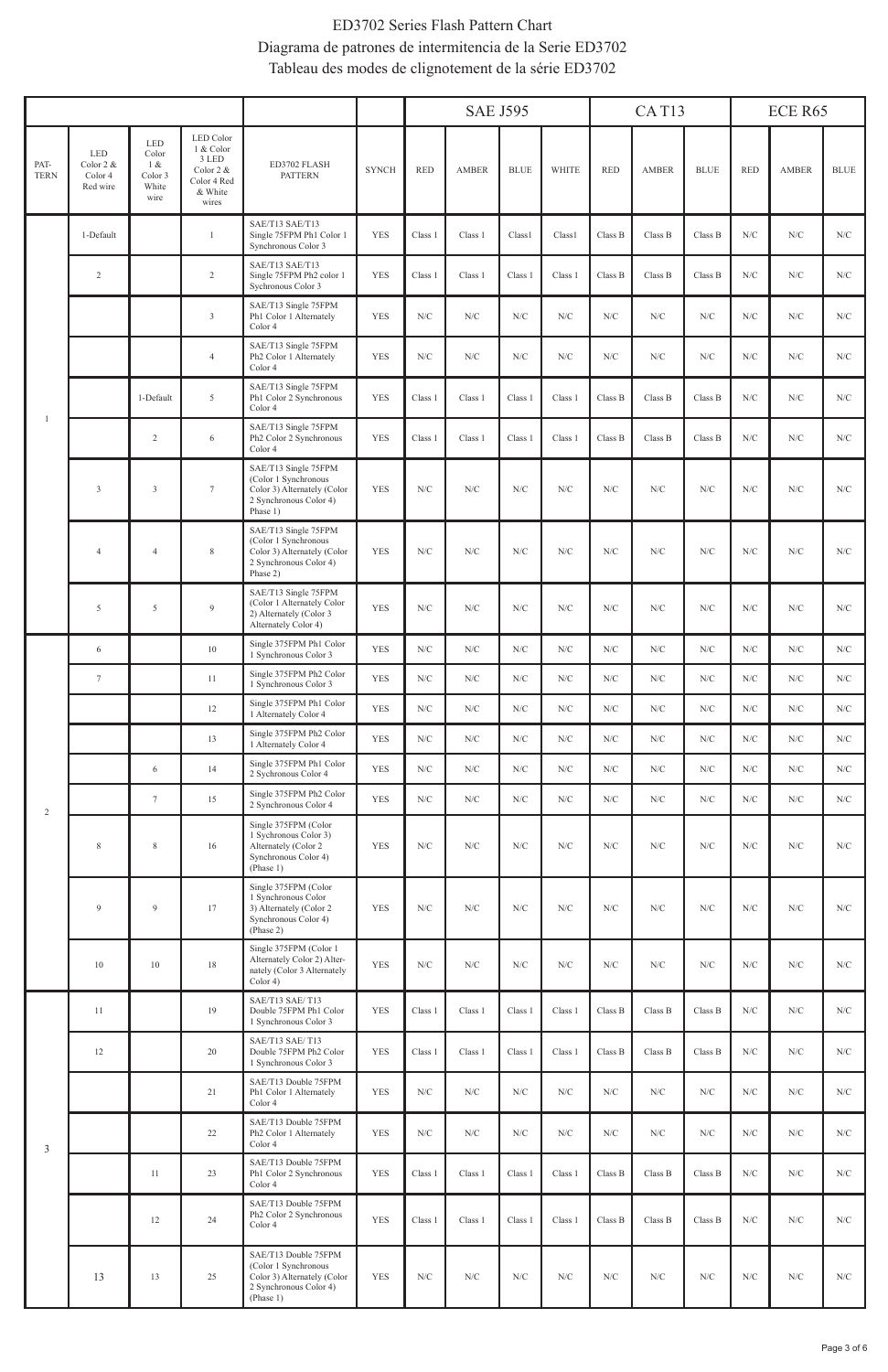# ED3702 Series Flash Pattern Chart Diagrama de patrones de intermitencia de la Serie ED3702 Tableau des modes de clignotement de la série ED3702

|                     |                                          |                                                 |                                                                              |                                                                                                                         |              |                         |                    | <b>SAE J595</b>    |                    |             | <b>CAT13</b> |                       | <b>ECE R65</b>     |                    |                    |
|---------------------|------------------------------------------|-------------------------------------------------|------------------------------------------------------------------------------|-------------------------------------------------------------------------------------------------------------------------|--------------|-------------------------|--------------------|--------------------|--------------------|-------------|--------------|-----------------------|--------------------|--------------------|--------------------|
| PAT-<br><b>TERN</b> | LED.<br>color 1 &<br>Color 3<br>Red wire | LED<br>Color<br>2 &<br>Color 4<br>White<br>wire | LED Color<br>1 & Color 3<br>LED Color<br>2 & Color<br>4 White &<br>Red wires | ED370/ED3702<br><b>FLASH PATTERN</b>                                                                                    | <b>SYNCH</b> | $\mathop{\mathsf{RED}}$ | AMBER              | <b>BLUE</b>        | <b>WHITE</b>       | <b>RED</b>  | AMBER        | $\operatorname{BLUE}$ | <b>RED</b>         | AMBER              | <b>BLUE</b>        |
|                     | 14                                       | 14                                              | 26                                                                           | SAE/T13 Double 75FPM<br>(Color 1 Synchronous<br>Color 3) Alternately (Color<br>2 Synchronous Color 4)<br>(Phase 2)      | <b>YES</b>   | N/C                     | N/C                | N/C                | N/C                | N/C         | N/C          | N/C                   | ${\rm N/C}$        | N/C                | N/C                |
|                     | 15                                       | 15                                              | 27                                                                           | SAE/T13 Double 75FPM<br>(Color 1 Alternately Color<br>2) Alternately (Color 3<br>Alternately Color 4)                   | <b>YES</b>   | ${\rm N/C}$             | N/C                | N/C                | N/C                | ${\rm N/C}$ | N/C          | N/C                   | N/C                | N/C                | N/C                |
|                     | 16                                       |                                                 | 28                                                                           | <b>ECER65/SAE Double</b><br>120FPM Ph1 Color 1<br>Synchronous Color 3                                                   | <b>YES</b>   | Class 1                 | Class 1            | Class 1            | Class 1            | N/C         | N/C          | N/C                   | Class 1            | Class 1            | Class 1            |
|                     | $17\,$                                   |                                                 | 29                                                                           | ECER65-SAE Double<br>120FPM Ph2 Color 1<br>Synchronous Color 3                                                          | <b>YES</b>   | Class 1                 | Class 1            | Class 1            | Class 1            | N/C         | ${\rm N/C}$  | N/C                   | Class 1            | Class 1            | Class 1            |
|                     |                                          |                                                 | 30                                                                           | ECER65/SAE Double<br>120FPM Ph1 Color 1<br>Alternately Color 4                                                          | <b>YES</b>   | N/C                     | N/C                | N/C                | N/C                | N/C         | N/C          | N/C                   | N/C                | N/C                | N/C                |
|                     |                                          |                                                 | $3\,1$                                                                       | ECER65/SAE Double<br>120FPM Ph2 Color 1<br>Alternately Color 4                                                          | <b>YES</b>   | N/C                     | N/C                | N/C                | N/C                | N/C         | N/C          | N/C                   | N/C                | N/C                | N/C                |
|                     |                                          | 16                                              | 32                                                                           | ECER65/SAE Double<br>120FPM Ph1 Color 2<br>Synchronous Color 4                                                          | <b>YES</b>   | Class 1                 | Class 1            | Class 1            | Class 1            | N/C         | N/C          | N/C                   | Class 1            | Class 1            | Class 1            |
| $\overline{4}$      |                                          | 17                                              | 33                                                                           | ECER65/SAE Double<br>120FPM Ph2 Color 2<br>Synchronous Color 4                                                          | <b>YES</b>   | Class <sub>1</sub>      | Class <sub>1</sub> | Class <sub>1</sub> | Class <sub>1</sub> | N/C         | N/C          | N/C                   | Class <sub>1</sub> | Class <sub>1</sub> | Class <sub>1</sub> |
|                     | 18                                       | 18                                              | 34                                                                           | ECER65/SAE Double<br>120FPM (Color 1 Synchro-<br>nous Color 3) Alternately<br>(Color 2 Synchronous<br>Color 4)(Phase 1) | <b>YES</b>   | N/C                     | N/C                | N/C                | N/C                | N/C         | N/C          | N/C                   | N/C                | N/C                | N/C                |
|                     | 19                                       | 19                                              | 35                                                                           | ECE/SAE Double 120FPM<br>(Color 1 Synchronous<br>Color 3) Alternately (Color<br>2 Synchronous Color 4)<br>(Phase 2)     | <b>YES</b>   | ${\rm N/C}$             | ${\rm N/C}$        | ${\rm N/C}$        | ${\rm N/C}$        | ${\rm N/C}$ | ${\rm N/C}$  | ${\rm N/C}$           | ${\rm N/C}$        | ${\rm N/C}$        | N/C                |
|                     | 20                                       | 20                                              | 36                                                                           | ECER65/SAE<br>Double 120FPM (Color<br>1 Alternately Color 2)<br>Alternately (Color 3<br>Alternately Color 4)            | <b>YES</b>   | N/C                     | N/C                | N/C                | N/C                | ${\rm N/C}$ | N/C          | N/C                   | N/C                | ${\rm N/C}$        | N/C                |
|                     | $21\,$                                   |                                                 | 37                                                                           | SAE/T13 Triple 75FPM<br>Ph1 Color 1 Synchronous<br>Color 3                                                              | <b>YES</b>   | Class 1                 | Class 1            | Class 1            | Class 2            | Class B     | Class B      | Class B               | N/C                | N/C                | N/C                |
|                     | 22                                       |                                                 | 38                                                                           | SAE/T13 Triple 75FPM<br>Ph <sub>2</sub> Color 1 Synchronous<br>Color 3                                                  | <b>YES</b>   | Class 1                 | Class 1            | Class 1            | Class 2            | Class B     | Class B      | Class B               | N/C                | N/C                | N/C                |
|                     |                                          |                                                 | 39                                                                           | SAE/T13 Triple 75FPM<br>Ph1 Color 1 Alternately<br>Color 4                                                              | <b>YES</b>   | N/C                     | N/C                | $_{\mathrm{N/C}}$  | N/C                | ${\rm N/C}$ | N/C          | N/C                   | ${\rm N/C}$        | N/C                | N/C                |
|                     |                                          |                                                 | $40\,$                                                                       | SAE/T13 Triple 75FPM<br>Ph <sub>2</sub> Color 1 Alternately<br>Color 4                                                  | <b>YES</b>   | N/C                     | N/C                | N/C                | N/C                | N/C         | N/C          | N/C                   | N/C                | N/C                | N/C                |
|                     |                                          |                                                 | $41\,$                                                                       | SAE/T13 Triple 75FPM<br>Ph1 Color 2 Synchronous<br>color 4                                                              | <b>YES</b>   | N/C                     | N/C                | N/C                | N/C                | N/C         | N/C          | N/C                   | N/C                | N/C                | N/C                |
| $\mathfrak s$       |                                          | $2\sqrt{1}$                                     | $42\,$                                                                       | SAE/T13 Triple 75FPM<br>Ph <sub>2</sub> Color 2 Synchronous<br>Color 4                                                  | <b>YES</b>   | Class 1                 | Class 1            | Class 1            | Class 2            | Class B     | Class B      | Class B               | N/C                | N/C                | N/C                |
|                     |                                          | 22                                              | 43                                                                           | SAE/T13 Triple 75FPM<br>(Color 1 Synchronous<br>Color 3) Alternately (Color<br>2 Synchronous Color 4)<br>(Phase 1)      | <b>YES</b>   | Class 1                 | Class 1            | Class 1            | Class 2            | Class B     | Class B      | Class B               | N/C                | N/C                | N/C                |
|                     | 23                                       | 23                                              | 44                                                                           | SAE/T13 Triple 75FPM<br>(Color 1 Synchronous<br>Color 3) Alternately Color<br>2 Synchronous Color 4)<br>(Phase 2)       | <b>YES</b>   | N/C                     | N/C                | N/C                | N/C                | N/C         | N/C          | N/C                   | N/C                | N/C                | N/C                |
|                     | 24                                       | $\sqrt{24}$                                     | 45                                                                           | SAE/T13 Triple 75FPM<br>(Color 1 Alternately Color<br>2) Alternately (Color 3<br>Alternately Color 4)                   | YES          | ${\rm N/C}$             | N/C                | ${\rm N/C}$        | ${\rm N/C}$        | ${\rm N/C}$ | ${\rm N/C}$  | ${\rm N/C}$           | ${\rm N/C}$        | ${\rm N/C}$        | N/C                |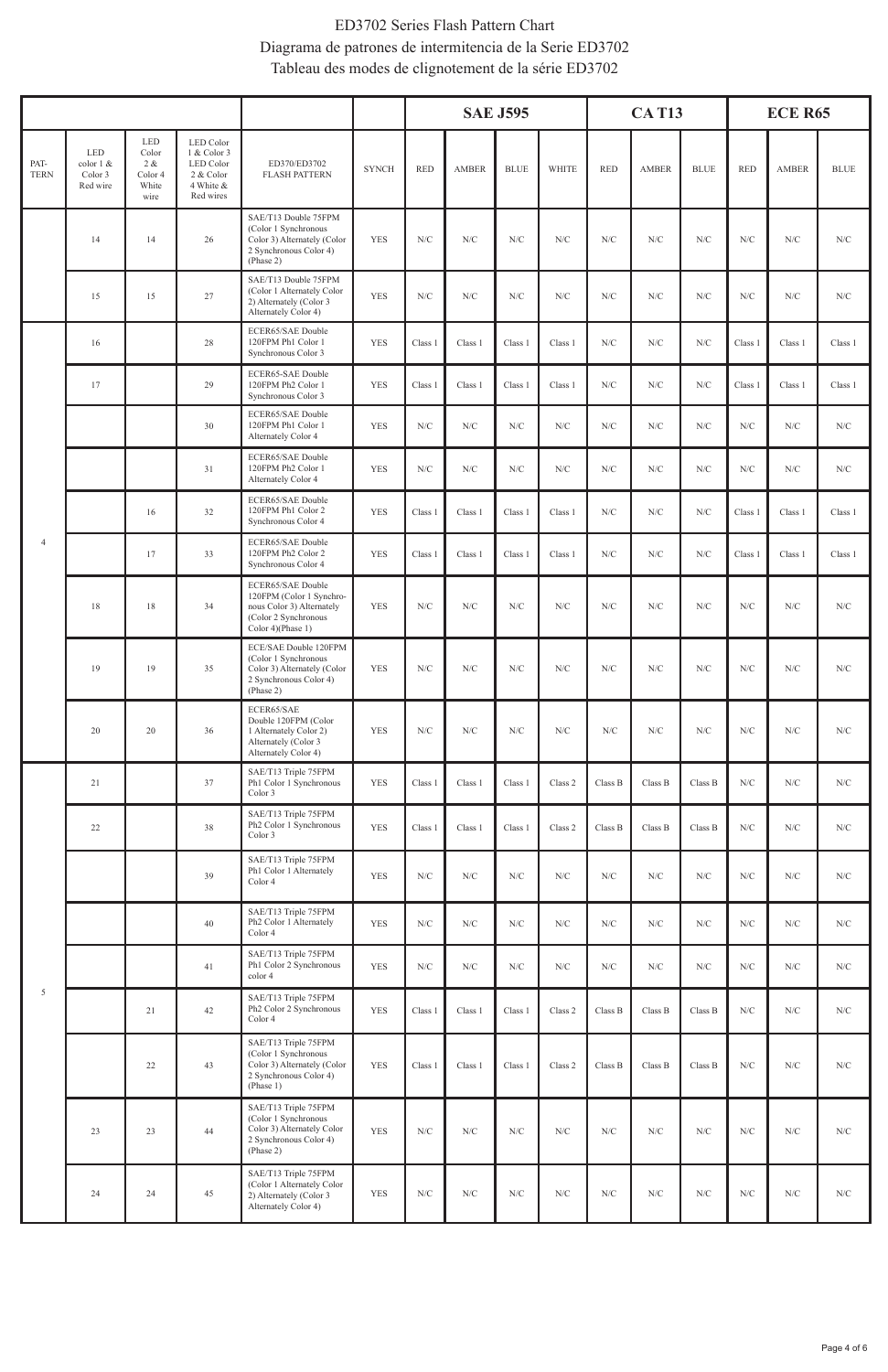# ED3702 Series Flash Pattern Chart Diagrama de patrones de intermitencia de la Serie ED3702 Tableau des modes de clignotement de la série ED3702

|                     |                                         |                                                     |                                                                                |                                                                                                                          |                |             |              | <b>SAE J595</b> |              |             | <b>CAT13</b> |             |             | <b>ECE R65</b> |             |
|---------------------|-----------------------------------------|-----------------------------------------------------|--------------------------------------------------------------------------------|--------------------------------------------------------------------------------------------------------------------------|----------------|-------------|--------------|-----------------|--------------|-------------|--------------|-------------|-------------|----------------|-------------|
| PAT-<br><b>TERN</b> | LED<br>color 1 &<br>Color 3<br>Red wire | LED<br>Color<br>$2\,$ &<br>Color 4<br>White<br>wire | LED Color<br>1 & Color 3<br>LED Color<br>$2$ & Color<br>4 White &<br>Red wires | ED3701/ED3702<br><b>FLASH PATTERN</b>                                                                                    | <b>SYNCH</b>   | <b>RED</b>  | <b>AMBER</b> | <b>BLUE</b>     | <b>WHITE</b> | <b>RED</b>  | AMBER        | <b>BLUE</b> | <b>RED</b>  | AMBER          | <b>BLUE</b> |
|                     | $25\,$                                  |                                                     | $46$                                                                           | SAE/T13 Quad 75FPM<br>Ph1 Color 1 Synchronous<br>Color 3                                                                 | <b>YES</b>     | Class 1     | Class 1      | Class 1         | Class 2      | Class B     | Class B      | Class B     | ${\rm N/C}$ | N/C            | ${\rm N/C}$ |
|                     | 26                                      |                                                     | 47                                                                             | SAE/T13 Quad 75FPM<br>Ph <sub>2</sub> Color 1 Synchronous<br>Color 3                                                     | <b>YES</b>     | Class 1     | Class 1      | Class 1         | Class 2      | Class B     | Class B      | Class B     | N/C         | N/C            | ${\rm N/C}$ |
|                     |                                         |                                                     | 48                                                                             | SAE/T13 Quad 75FPM<br>Ph1 Color 1 Alternately<br>Color 4                                                                 | YES            | ${\rm N/C}$ | N/C          | ${\rm N/C}$     | N/C          | N/C         | N/C          | ${\rm N/C}$ | N/C         | N/C            | ${\rm N/C}$ |
|                     |                                         |                                                     | 49                                                                             | SAE/T13 Quad 75FPM Ph2<br>Color 1 Alternately color 4                                                                    | <b>YES</b>     | N/C         | N/C          | N/C             | N/C          | N/C         | N/C          | N/C         | N/C         | N/C            | N/C         |
|                     |                                         | 25                                                  | 50                                                                             | SAE/T13 Quad 75FPM<br>Ph1 Color 2 Synchronous<br>Color 4                                                                 | YES            | Class 1     | Class 1      | Class 1         | Class 2      | Class B     | Class B      | Class B     | ${\rm N/C}$ | N/C            | ${\rm N/C}$ |
| 6                   |                                         | 26                                                  | 51                                                                             | SAE/T13 Quad 75FPM<br>Ph <sub>2</sub> Color 2 Synchronous<br>Color 4                                                     | <b>YES</b>     | Class 1     | Class 1      | Class 1         | Class 2      | Class B     | Class B      | Class B     | N/C         | N/C            | ${\rm N/C}$ |
|                     | 27                                      | 27                                                  | 52                                                                             | SAE/T13 Quad 75FPM<br>(Color 1 Synchronous<br>Color 3) Alternately (Color<br>2 Synchronous Color 4)<br>(Phase 1)         | <b>YES</b>     | ${\rm N/C}$ | N/C          | ${\rm N/C}$     | N/C          | ${\rm N/C}$ | ${\rm N/C}$  | ${\rm N/C}$ | ${\rm N/C}$ | ${\rm N/C}$    | ${\rm N/C}$ |
|                     | $28\,$                                  | $28\,$                                              | 53                                                                             | SAE/T13 Quad 75FPM<br>(Color 1 Synchronous<br>Color 3) Alternately (Color<br>2 Synchronous Color 4)<br>(Phase 2)         | <b>YES</b>     | ${\rm N/C}$ | ${\rm N/C}$  | ${\rm N/C}$     | ${\rm N/C}$  | ${\rm N/C}$ | ${\rm N/C}$  | ${\rm N/C}$ | ${\rm N/C}$ | ${\rm N/C}$    | ${\rm N/C}$ |
|                     | 29                                      | 29                                                  | 54                                                                             | SAE/T13 Quad 75FPM<br>(Color 1 Alternately Color<br>2) Alternately (Color 3<br>Alternately Color 4)                      | <b>YES</b>     | N/C         | N/C          | N/C             | N/C          | N/C         | N/C          | N/C         | N/C         | N/C            | ${\rm N/C}$ |
|                     | 30                                      |                                                     | 55                                                                             | ECER65/SAE Quad<br>120FPM Ph1 Color 1<br>Synchronous Color 3                                                             | YES            | Class 1     | Class 1      | Class 1         | Class 2      | N/C         | ${\rm N/C}$  | ${\rm N/C}$ | ${\rm N/C}$ | N/C            | ${\rm N/C}$ |
|                     | 31                                      |                                                     | 56                                                                             | ECER65/SAE Quad<br>120FPM Ph <sub>2</sub> Color 1<br>Synchronous Color 3                                                 | <b>YES</b>     | Class 1     | Class 1      | Class 1         | Class 2      | ${\rm N/C}$ | ${\rm N/C}$  | ${\rm N/C}$ | ${\rm N/C}$ | ${\rm N/C}$    | ${\rm N/C}$ |
|                     |                                         |                                                     | 57                                                                             | ECER65/SAE Quad<br>120FPM Ph1 Color 1<br>Alternately Color 4                                                             | <b>YES</b>     | N/C         | ${\rm N/C}$  | N/C             | N/C          | N/C         | N/C          | N/C         | N/C         | N/C            | ${\rm N/C}$ |
|                     |                                         |                                                     | 58                                                                             | ECER65/SAE Quad<br>120FPM Ph2 Color 1<br>Alternately Color 4                                                             | YES            | ${\rm N/C}$ | ${\rm N/C}$  | ${\rm N/C}$     | ${\rm N/C}$  | ${\rm N/C}$ | ${\rm N/C}$  | ${\rm N/C}$ | ${\rm N/C}$ | ${\rm N/C}$    | ${\rm N/C}$ |
|                     |                                         | 30                                                  | 59                                                                             | ECER65/SAE Quad<br>120FPM Ph1 Color 2<br>Synchronous Color 4                                                             | YES            | Class 1     | Class 1      | Class 1         | Class 2      | ${\rm N/C}$ | ${\rm N/C}$  | ${\rm N/C}$ | ${\rm N/C}$ | ${\rm N/C}$    | ${\rm N/C}$ |
| $\tau$              |                                         | 31                                                  | 60                                                                             | ECER65/SAE Quad<br>120FPM Ph <sub>2</sub> Color 2<br>Synchronous Color 4                                                 | YES            | Class 1     | Class 1      | Class 1         | Class 2      | ${\rm N/C}$ | ${\rm N/C}$  | ${\rm N/C}$ | ${\rm N/C}$ | ${\rm N/C}$    | ${\rm N/C}$ |
|                     | $32\,$                                  | 32                                                  | 61                                                                             | ECER65/SAE Quad<br>120FPM (Color 1 Synchro-<br>nous Color 3) Alternately<br>(Color 2 Synchronous Color<br>4) (Phase 1)   | <b>YES</b>     | ${\rm N/C}$ | ${\rm N/C}$  | ${\rm N/C}$     | ${\rm N/C}$  | ${\rm N/C}$ | N/C          | N/C         | N/C         | N/C            | ${\rm N/C}$ |
|                     | 33                                      | 33                                                  | 62                                                                             | ECER65/SAE Quad<br>120FPM (Color 1 Synchro-<br>nous Color 3) Alternately<br>(Color 2 Synchronous Color<br>$4)$ (Phase 2) | <b>YES</b>     | ${\rm N/C}$ | ${\rm N/C}$  | ${\rm N/C}$     | ${\rm N/C}$  | ${\rm N/C}$ | ${\rm N/C}$  | ${\rm N/C}$ | ${\rm N/C}$ | ${\rm N/C}$    | ${\rm N/C}$ |
|                     | 34                                      | 34                                                  | 63                                                                             | ECER65/SAE Quad<br>120FPM (Color<br>1 Alternately Color 2) Alter-<br>nately (Color 3 Alternately<br>Color 4)             | <b>YES</b>     | ${\rm N/C}$ | ${\rm N/C}$  | ${\rm N/C}$     | ${\rm N/C}$  | ${\rm N/C}$ | ${\rm N/C}$  | ${\rm N/C}$ | ${\rm N/C}$ | ${\rm N/C}$    | ${\rm N/C}$ |
| $\,$ 8 $\,$         |                                         |                                                     | 64                                                                             | Modualtion (Color 1<br>Synchronous color 3)<br>Alternately (Color 2<br>Synchronous Color 4)                              | $_{\rm NO}$    | ${\rm N/C}$ | ${\rm N/C}$  | ${\rm N/C}$     | ${\rm N/C}$  | ${\rm N/C}$ | ${\rm N/C}$  | ${\rm N/C}$ | ${\rm N/C}$ | ${\rm N/C}$    | ${\rm N/C}$ |
| $\overline{9}$      |                                         |                                                     | 65                                                                             | 2 Double, 2 Quad (Color<br>1 Synchronous Color 3)<br>Alternately (Color 2<br>Synchronous Color 4)                        | NO.            | ${\rm N/C}$ | ${\rm N/C}$  | ${\rm N/C}$     | ${\rm N/C}$  | ${\rm N/C}$ | ${\rm N/C}$  | ${\rm N/C}$ | ${\rm N/C}$ | ${\rm N/C}$    | ${\rm N/C}$ |
| $10\,$              |                                         |                                                     | 66                                                                             | 4 Single, 2 Triple (Color<br>1 Synchronous Color 3)<br>Alternately (Color 2<br>Synchronous Color 4)                      | $_{\rm NO}$    | ${\rm N/C}$ | ${\rm N/C}$  | ${\rm N/C}$     | ${\rm N/C}$  | ${\rm N/C}$ | ${\rm N/C}$  | ${\rm N/C}$ | ${\rm N/C}$ | ${\rm N/C}$    | ${\rm N/C}$ |
| $11\,$              |                                         |                                                     | 67                                                                             | 1 Double, 1 Triple, 1<br>Quad(Color 1 Synchronous<br>Color 3) Alternately (Color<br>2 Synchronous Color 4)               | N <sub>O</sub> | ${\rm N/C}$ | ${\rm N/C}$  | ${\rm N/C}$     | ${\rm N/C}$  | ${\rm N/C}$ | ${\rm N/C}$  | ${\rm N/C}$ | ${\rm N/C}$ | ${\rm N/C}$    | ${\rm N/C}$ |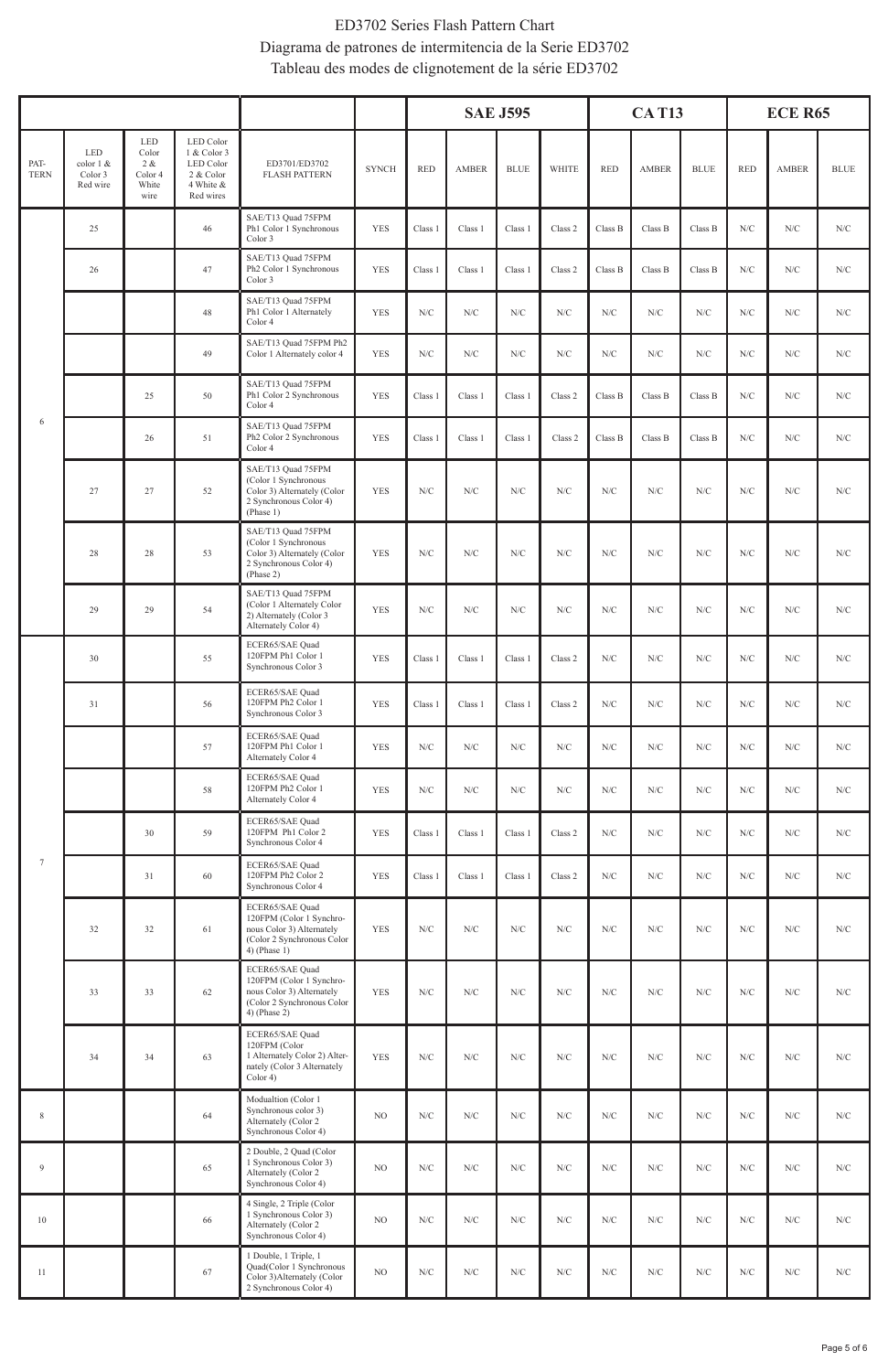|                     |                                                |                                                 |                                                                              |                                       |                |            |              | <b>SAE J595</b> |              |            | <b>CAT13</b> |             |            | <b>ECE R65</b> |             |
|---------------------|------------------------------------------------|-------------------------------------------------|------------------------------------------------------------------------------|---------------------------------------|----------------|------------|--------------|-----------------|--------------|------------|--------------|-------------|------------|----------------|-------------|
| PAT-<br><b>TERN</b> | <b>LED</b><br>color 1 &<br>Color 3<br>Red wire | LED<br>Color<br>2 &<br>Color 4<br>White<br>wire | LED Color<br>1 & Color 3<br>LED Color<br>2 & Color<br>4 White &<br>Red wires | ED3701/ED3702<br><b>FLASH PATTERN</b> | <b>SYNCH</b>   | <b>RED</b> | <b>AMBER</b> | <b>BLUE</b>     | <b>WHITE</b> | <b>RED</b> | <b>AMBER</b> | <b>BLUE</b> | <b>RED</b> | AMBER          | <b>BLUE</b> |
| 12                  | 35                                             |                                                 | 68                                                                           | Steady burn- Color 1 &3               | N <sub>O</sub> | N/C        | N/C          | N/C             | N/C          | N/C        | N/C          | N/C         | N/C        | N/C            | N/C         |
|                     |                                                | 35                                              | 69                                                                           | Steady burn- Color 2 & 4              | N <sub>O</sub> | N/C        | N/C          | N/C             | N/C          | N/C        | N/C          | N/C         | N/C        | N/C            | N/C         |

# **Trouble Shooting**

The ED3701-ED3702 series has been factory tested and approved. If the functions of the device fail, please check the following:

1. After connecting with the power supply, be sure that the power source end is joined correctly. Make sure there is not a short circuit.

2. Plug in the device; ensure the LED power switch is on.

3. Make sure unit is grounded properly.

Manufacturer Limited Warranty and Limitation of Liability:

Manufacturer warrants that on the date of purchase, this product will conform to Manufacturer's specifications for this product (which are available from the Manufacturer upon request). This Limited Warranty extends for thirty-six (36) months from the date of purchase.

DAMAGE TO PARTS OR PRODUCTS RESULTING FROM TAMPERING, ACCIDENT, ABUSE, MISUSE, NEGLIGENCE, UNAPPROVED MODIFICATIONS, FIRE OR OTHER HAZARD; IMPROPER INSTALLATION OR OPERATION; OR NOT BEING MAINTAINED IN ACCOR-DANCE WITH THE MAINTENANCE PROCEDURES SET FORTH IN MANUFACTURER'S INSTALLATION AND OPERATING INSTRUC-TIONS VOIDS THIS LIMITED WARRANTY.

Exclusion of Other Warranties:

MANUFACTURER MAKES NO OTHER WARRANTIES, EXPRESSED OR IMPLIED. THE IMPLIED WARRANTIES FOR MERCHANT-ABILITY, QUALITY OR FITNESS FOR A PARTICULAR PURPOSE, OR ARISING FROM A COURSE OF DEALING, USAGE OR TRADE PRACTICE ARE HEREBY EXCLUDED AND SHALL NOT APPLY TO THE PRODUCT AND ARE HEREBY DISCLAIMED, EXCEPT TO THE EXTENT PROHIBITED BY APPLICABLE LAW. ORAL STATEMENTS OR REPRESENTATIONS ABOUT THE PRODUCT DO NOT CONSTITUTE WARRANTIES.

#### Remedies and Limitation of Liability:

MANUFACTURER'S SOLE LIABILITY AND BUYER'S EXCLUSIVE REMEDY IN CONTRACT, TORT (INCLUDING NEGLIGENCE), OR UNDER ANY OTHER THEORY AGAINST MANUFACTURER REGARDING THE PRODUCT AND ITS USE SHALL BE, AT MANUFAC-TURER'S DISCRETION, THE REPLACEMENT OR REPAIR OF THE PRODUCT, OR THE REFUND OF THE PURCHASE PRICE PAID BY BUYER FOR NON-CONFORMING PRODUCT. IN NO EVENT SHALL MANUFACTURER'S LIABILITY ARISING OUT OF THIS LIMITED WARRANTY OR ANY OTHER CLAIM RELATED TO THE MANUFACTURER'S PRODUCTS EXCEED THE AMOUNT PAID FOR THE PRODUCT BY BUYER AT THE TIME OF THE ORIGINAL PURCHASE. IN NO EVENT SHALL MANUFACTURER BE LIABLE FOR LOST PROFITS, THE COST OF SUBSTITUTE EQUIPMENT OR LABOR, PROPERTY DAMAGE, OR OTHER SPECIAL, CONSEQUENTIAL, OR INCIDENTAL DAMAGES BASED UPON ANY CLAIM FOR BREACH OF CONTRACT, IMPROPER INSTALLATION, NEGLIGENCE, OR OTHER CLAIM, EVEN IF MANUFACTURER OR A MANUFACTURER'S REPRESENTATIVE HAS BEEN ADVISED OF THE POSSIBILITY OF SUCH DAMAGES. MANUFACTURER SHALL HAVE NO FURTHER OBLIGATION OR LIABILITY WITH RESPECT TO THE PRODUCT OR ITS SALE, OPERATION AND USE, AND MANUFACTURER NEITHER ASSUMES NOR AUTHORIZES THE ASSUMPTION OF ANY OTHER OBLIGATION OR LIABILITY IN CONNECTION WITH SUCH PRODUCT.

This Limited Warranty defines specific legal rights. You may have other legal rights which vary from jurisdiction to jurisdiction. Some jurisdic-

tions do not allow the exclusion or limitation of incidental or consequential damages.



833 West Diamond St Boise, Idaho 83705 Customer Service USA 800-635-5900 UK +44 (0)113 237 5340 AUS +61 (0)3 63322444 www.eccoesg.com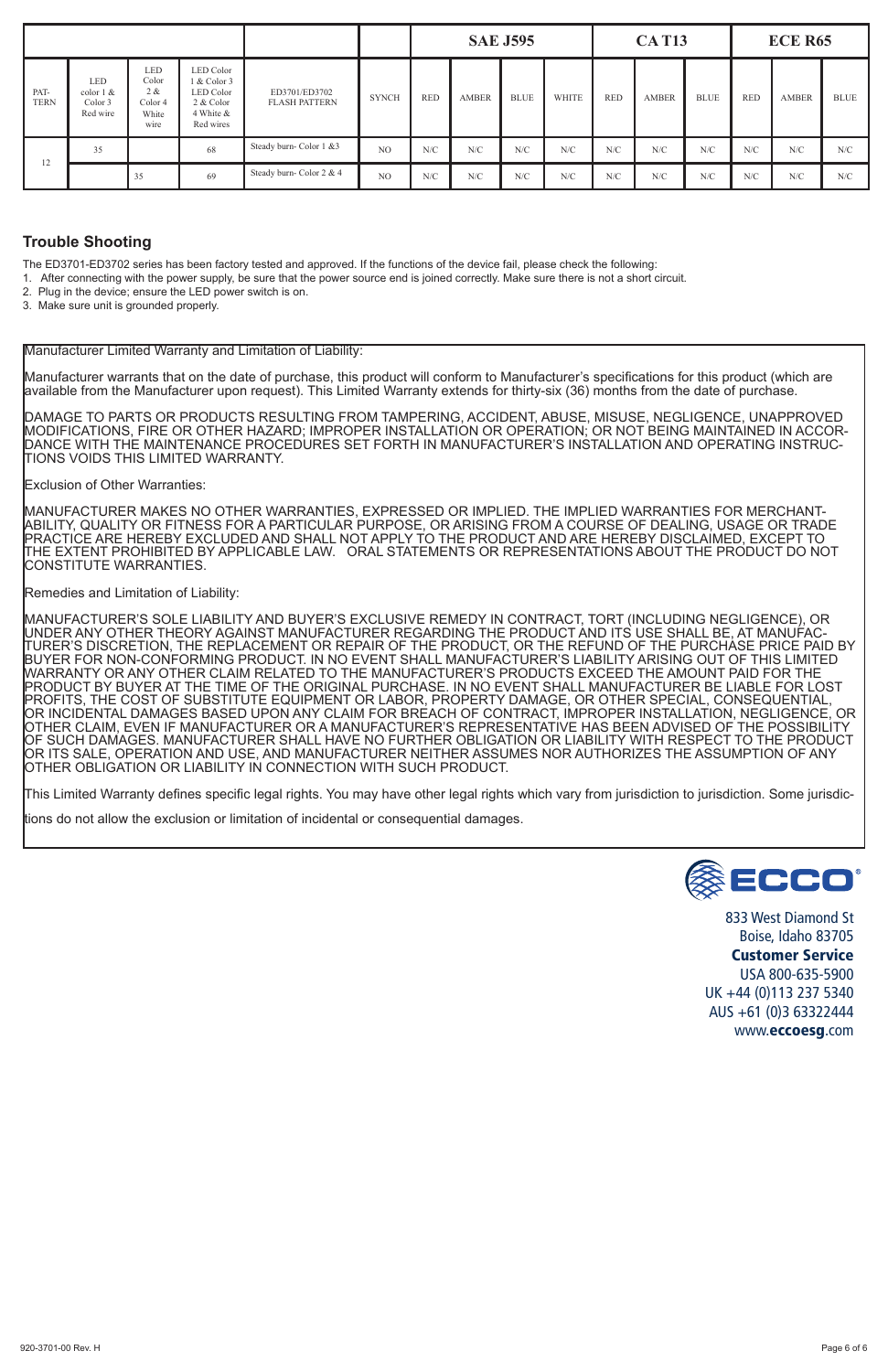

# **Instrucciones de instalación y operación LED Direccionial**

# **¡ADVERTENCIA!**

**En caso de no instalar ni utilizar este producto conforme a las sugerencias del fabricante se podrían ocasionar daños a la**  ! **propiedad, lesiones graves personales o el deceso del usuario y de las personas que se busca proteger.**

**No instale u opere este producto de seguridad a menos que haya leído y comprendido la información de seguridad z** que contiene este manual.

- **1. Para garantizar su seguridad y la de todos aquellos a los que desea proteger, es importante que exista una adecuada instalación, así como también una capacitación de los operadores para el uso, el cuidado y el mantenimiento de los dispositivos de alerta de emergencias.**
- **2. Opere con precaución cuando trabaje con conexiones eléctricas en tensión.**
- **3. El producto deber conectarse a tierra adecuadamente. Una conexión incorrecta o cortocircuito en las conexiones eléctricas puede ocasionar arcos de alta tensión lo que, a su vez, puede producir heridas o daños a su vehículo y fuego inclusive.**
- **4. Para un buen desempeño del dispositivo de alerta, es de vital importancia que exista una instalación y una ubicación adecuadas. Instale este producto de modo que el rendimiento del sistema se maximice y los controles se ubiquen al alcance del operador, de esta manera éste podrá operar el sistema sin perder el contacto visual de la calzada.**
- **5. No instale el producto o fije algún cable en el área de despliegue de la bolsa de aire. Los equipos que se instalen o se coloquen en el área de despliegue de la bolsa de aire pueden reducir la efectividad de la bolsa, o convertirse en un proyectil que puede ocasionar heridas e incluso la muerte. Consulte el manual de usuario del vehículo acerca del área de despliegue de la bolsa de aire. Es responsabilidad del usuario/operador determinar una ubicación adecuada para la instalación, con el fin de garantizar la seguridad de todos los pasajeros dentro del vehículo y evitar particularmente las potenciales áreas de impacto de la cabeza.**
- **6. Es responsabilidad del operador del vehículo asegurarse de que todas las características del producto funcionen correctamente durante su operación. Durante su operación, el operador del vehículo debe asegurarse de que la proyección de las señales de alerta no se encuentre bloqueada por componentes propios del vehículo (es decir, baúles o puertas abiertas), personas, vehículos u otras obstrucciones.**
- **7. El uso de este o cualquier otro dispositivo de alerta no garantiza que todos los conductores puedan observar o reaccionar a las señales de advertencia. Nunca subestime el derecho de paso. Es su responsabilidad asegurarse de que pueda proceder con seguridad antes de ingresar en una intersección, conducir en contra del tráfico o a alta velocidad, y caminar por o alrededor de carriles de circulación.**
- **8. Este equipo debe operarse solo por personal autorizado. El usuario es responsable de comprender y obedecer todas las leyes con respecto a los dispositivos de señales de alerta. Por lo tanto, el usuario debe revisar todas las leyes y regulaciones aplicables tanto las correspondientes a la ciudad como las estatales y federales. El fabricante no asume ninguna responsabilidad por la pérdida como resultado del uso del dispositivo de alerta.**

# **CONTENIDO:**

| Cabezal luminoso                                   |
|----------------------------------------------------|
| Junta:                                             |
| Incluye-<br>2- Tornillos para chapa de metal M4x25 |

**¡Importante!** Esta unidad es un dispositivo de seguridad y debe conectarse a su propia alimentación con fusible para garantizar un servicio continuo en el caso de que falle cualquier otro accesorio eléctrico.

**Precaución:** Al perforar cualquier superficie del vehículo, asegúrese de que no haya cables eléctricos, mangueras de combustible, tapicería, etc. en el área que pudiesen dañarse.

#### **ESPECIFICACIONES:**

| Voltaje de entrada   | 12-24 VDC               |
|----------------------|-------------------------|
|                      | $ED3701 = 1.0 A@12 VDC$ |
| Corriente de trabajo | $ED3702 = 1.2 A@12 VDC$ |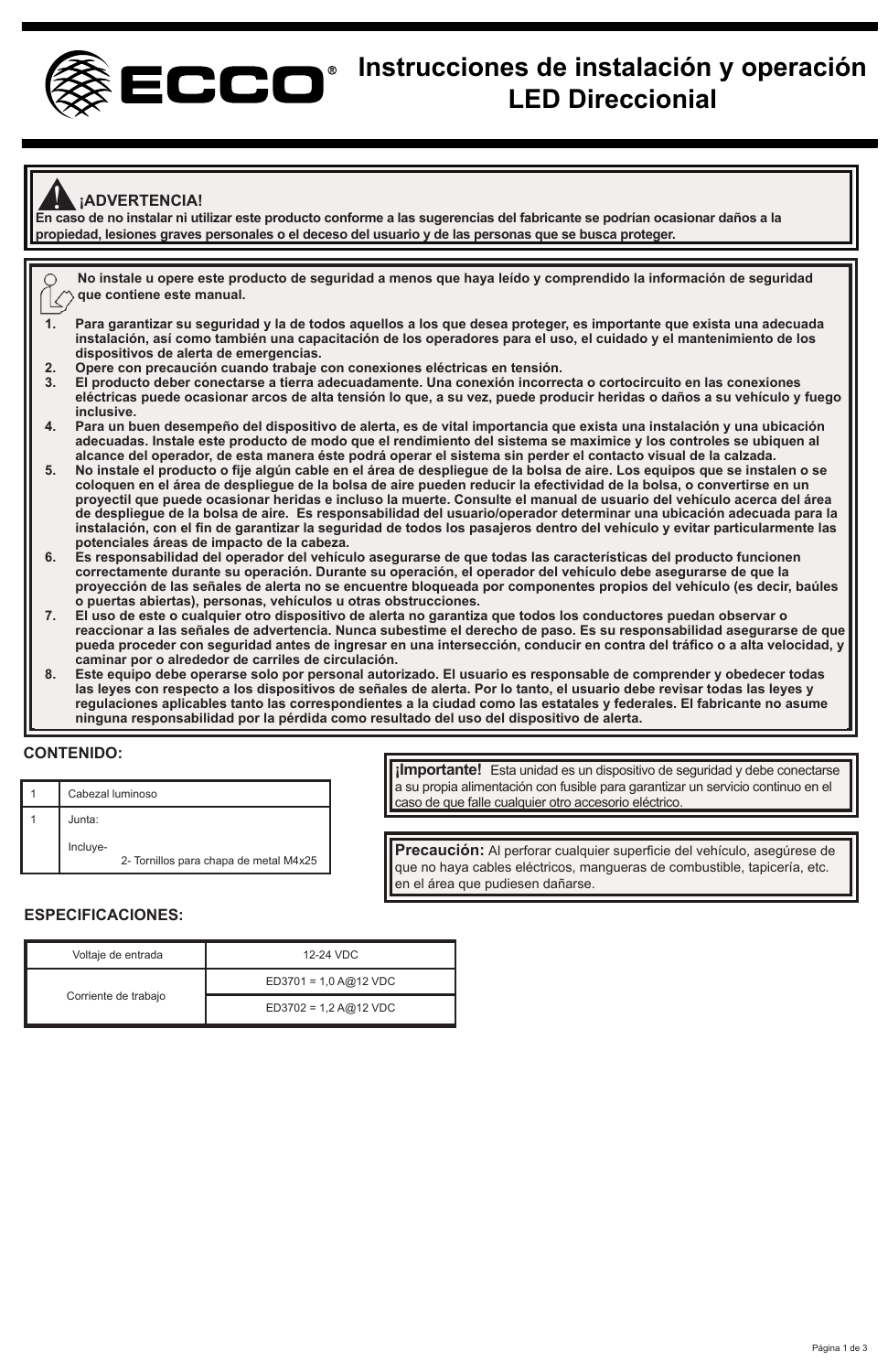

# **Cable: ED3701**

ROJO: Positivo (necesita agregar un fusible de 2 A) NEGRO: Negativo AZUL: Interruptor de patrón AMARILLO: Función sincronizada (Se pueden sincronizar hasta 8 unidades)

# **Ambiente de operación:**

**Temperatura ambiental:** -30 a 50 °C

# **Operación de la fase:**

Fase 1 (F1) Destella en simultáneo con F1 Fase 2 (F2) Destella en simultáneo con F2 F1 alterna con F2

(Se pueden sincronizar hasta 8 unidades)

# **Aplicar el cable AZUL AL NEGRO:**

-Menos de 1 segundo para el próximo patrón -Entre 1-3 segundos para el patrón anterior -Entre 3-5 segundos para el patrón por defecto de fábrica -Más de 5 ser para patrón 12 (ED3702) y patrón 13 (ED3701)

# **Localización de fallas**

Las series ED3701-ED3702 han sido probadas en fábrica y aprobadas. Si las funciones del dispositivo fallan, verifique lo siguiente:

- 1. Luego de conectar la alimentación, asegúrese de que el extremo de la fuente de energía esté bien conectado. Asegúrese de que no haya un cortocircuito.
- 2. Enchufe el dispositivo, asegúrese de que el interruptor de encendido LED esté encendido.
- 3. Asegúrese de que la unidad esté correctamente conectada a tierra.

#### **Cable: ED3702**

ROJO: Positivo, colores 1 y 3 (necesitan un fusible de 5 A) BLANCO: Positivo, colores 2 y 4 (necesitan un fusible de 5 A) NEGRO: Negativo AZUL: Seleccione patrón para negativo AMARILLO: Función sincronizada (Se pueden sincronizar hasta 8 unidades)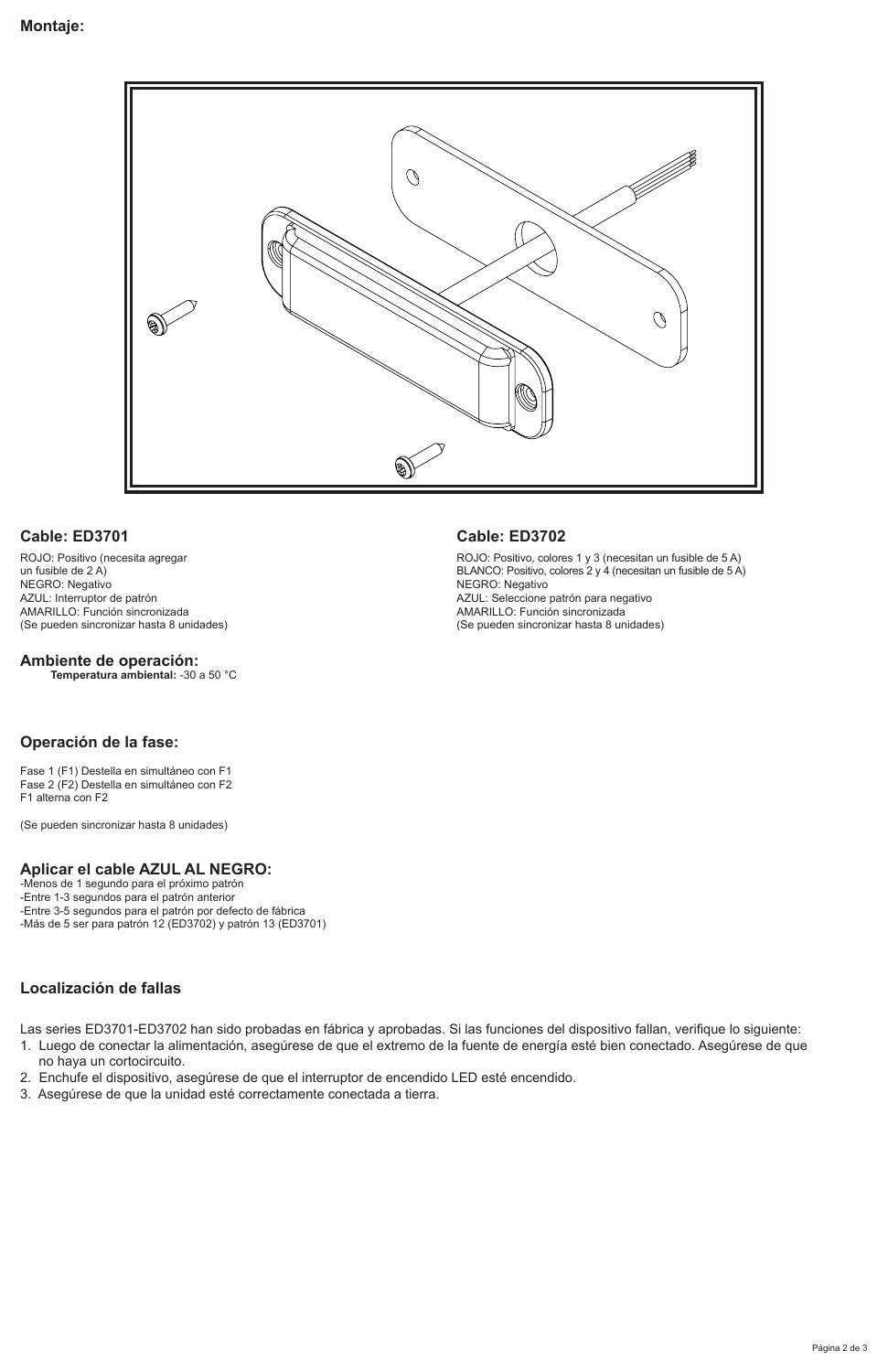Limitación de responsabilidad y garantía limitada del fabricante:

El fabricante garantiza que al momento de la compra, este producto cumple con las especificaciones del fabricante para el mismo<br>(disponibles a pedido). El fabricante garantiza además que el presente producto está libre de rabricación. Esta garantía limitada se extiende durante treinta y seis (36) meses a partir de la fecha de la compra. Pueden aplicarse otras<br>garantías. Para más información, comuníquese con el fabricante. El fabricante, a c determine como defectuoso y que esté sujeto a la presente garantía limitada.

EL DAÑO A LAS PIEZAS O PRODUCTOS QUE RESULTE DE LA MANIPULACIÓN INDEBIDA, ACCIDENTES, ABUSO, USO INDEBIDO, NEGLIGENCIA, MODIFICACIONES NO APROBADAS, INCENDIOS U OTROS PELIGROS, LA INSTALACIÓN O EL USO INCORRECTOS O LA FALTA DE MANTENIMIENTO CONFORME A LOS PROCEDIMIENTOS DE MANTENIMIENTO QUE SE<br>ESTABLECEN EN LAS INSTRUCCIONES DE INSTALACIÓN Y USO DEL FABRICANTE, ANULA LA PRESENTE GARANTÍA LIMITADA.

LAS REPRESENTACIONES O DESCRIPCIONES ORALES DEL PRODUCTO QUE PUEDAN HABER SIDO REALIZADAS POR<br>VENDEDORES, DISTRIBUIDORES, AGENTES U OTROS REPRESENTANTES DEL FABRICANTE NO CONSTITUYEN GARANTÍAS. ESCRITO FIRMADO POR UN REPRESENTANTE AUTORIZADO DEL FABRICANTE QUE HAGA REFERENCIA EN FORMA EXPRESA<br>A FI I A

Exclusión de otras garantías: EL FABRICANTE NO OTORGA NINGUNA OTRA GARANTÍA, EXPRESA O IMPLÍCITA. MEDIANTE LA PRESENTE, SE EXCLUYEN LAS GARANTÍAS IMPLÍCITAS DE COMERCIABILIDAD O APTITUD PARA UN PROPOSITO EN PARTICULAR, QUE NO SE APLICARAN AL PRODUCTO. EL UNICO Y EXCLUSIVO REMEDIO DEL COMPRADOR<br>CON RESPECTO AL CONTRATO, DERECHOS POR DAÑOS O CUALQUIER OTRA TEORÍA CONTRA EL FABRICANTE RELACIONADA CON EL PRODUCTO Y SU USO SERÁ LA REPARACIÓN O EL REEMPLAZO DEL PRODUCTO SEGÚN SE DESCRIBE ANTERIORMENTE.

Limitación de responsabilidad: EN EL CASO DE RESPONSABILIDAD POR DAÑOS QUE SURJAN DE LA PRESENTE GARANTÍA LIMITADA O POR CUALQUIER OTRO RECLAMO RELACIONADO CON LOS PRODUCTOS DEL FABRICANTE, CON LA RESPONSABILIDAD DEL FABRICANTE FRENTE A LOS DANOS, QUEDARA LIMITADA AL IMPORTE PAGADO POR EL<br>PRODUCTO EN LA MOMENTO DE LA COMPRA ORIGINAL. EL FABRICANTE NO SERÁ RESPONSABLE, BAJO NINGÚN MOTIVO,<br>POR EL LUCRO CESANTE, QUE SE SUPONGA TODA OTRA OBLIGACIÓN O RESPONSABILIDAD RELACIONADAS CON DICHO PRODUCTO.

Esta garantía limitada define los derechos legales específicos. Es posible que tenga otros derechos legales que varían de estado a<br>estado. Algunos estados no permiten la exclusión o limitación de daños resultantes o indire



833 West Diamond St Boise, Idaho 83705 Servicio al cliente EE.UU. 800.635.5900 Reino Unido +44 (0)113 237 5340 AUS +61 (0)3 63322444 www.eccoesg.com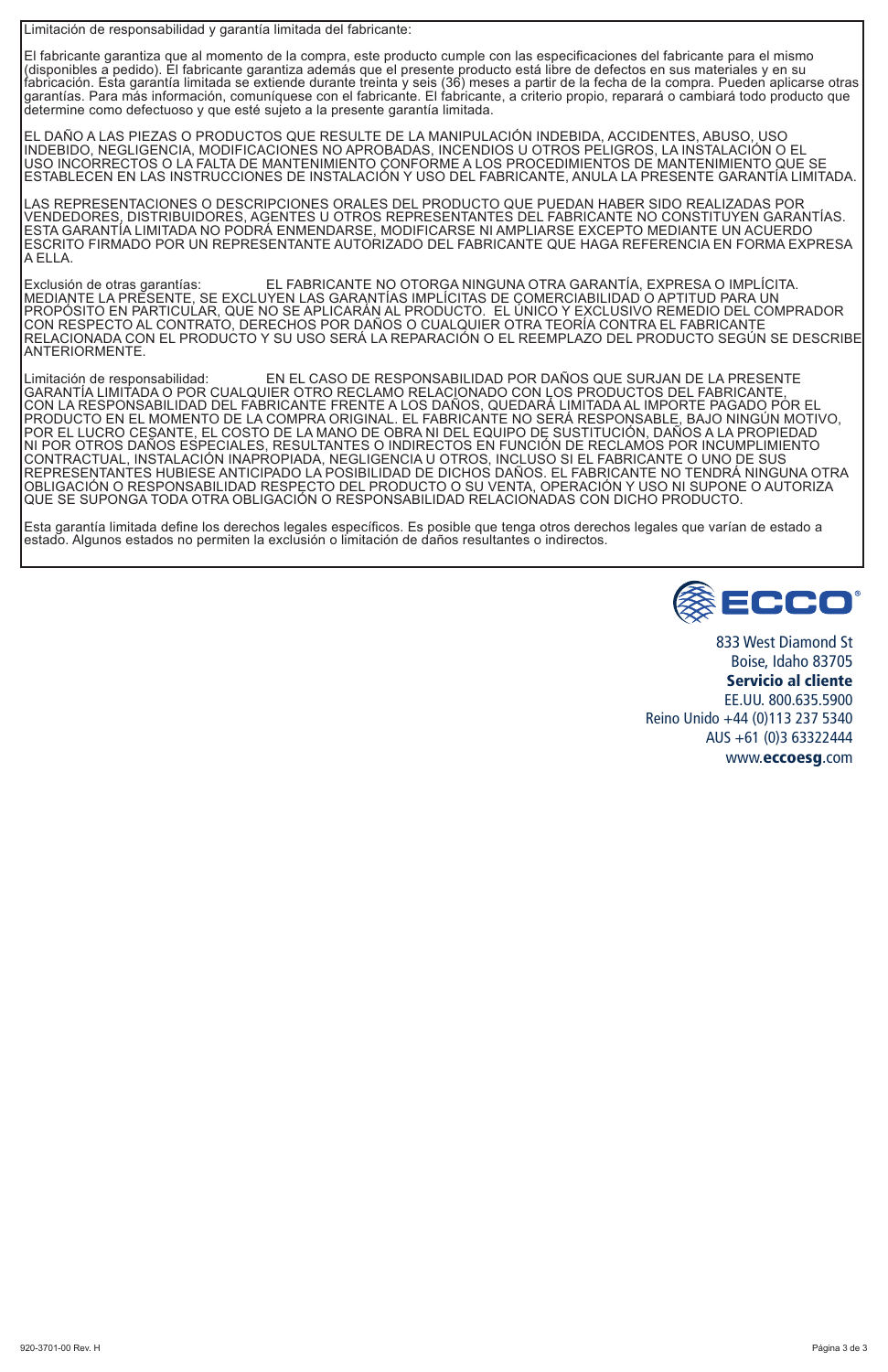

# **Instructions d'installation et d'utilisation LED Directionnelle**

#### ! **AVERTISSEMENT!**

**Le non-respect des recommandations d'installation ou d'utilisation du fabricant peut entraîner des matériels, de graves blessures et/ou votre mort et celle de ceux que vous cherchez à protéger!**

|    | N'installez et/ou n'utilisez ce produit de sécurité que si vous avez lu et compris les informations de sécurité contenues<br>dans ce manuel.    |
|----|-------------------------------------------------------------------------------------------------------------------------------------------------|
| 1. | Une bonne installation et une parfaite connaissance de l'utilisation, de l'entretien et de la maintenance des dispositifs d'avertissement       |
|    | d'urgence sont essentielles pour assurer votre sécurité et celle des personnes que vous cherchez à protéger.                                    |
| 2. | Faites preuve de prudence lorsque vous manipulez des connexions électriques.                                                                    |
| 3. | Ce produit doit être correctement mis à la terre. Une mise à la terre inappropriée et/ou un court-circuitage des connexions électriques peuvent |
|    | entraîner des arcs électriques de haute intensité qui peuvent, à leur tour, provoquer                                                           |
|    | des blessures et/ou de graves dommages au véhicule, notamment des incendies.                                                                    |
| 4. | Un placement et une installation appropriés sont indispensables au bon fonctionnement de ce dispositif d'avertissement. Installez ce produit    |
|    | pour que les performances de sortie du système soient maximisées et que les contrôles soient à portée de main du conducteur pour lui            |
|    | permettre d'utiliser le système sans quitter des yeux la zone                                                                                   |
|    | de travail.                                                                                                                                     |
| 5. | Ni l'installation de ce produit ni le passage des câbles ne doivent entraver le déploiement d'un coussin gonflable. L'équipement monté ou       |
|    | localisé dans la zone de déploiement d'un coussin gonflable peut réduire l'efficacité du coussin gonflable ou se transformer en proiectile      |
|    |                                                                                                                                                 |

- **pouvant provoquer des blessures graves ou la mort. Reportez-vous au manuel de l'usager de la voiture pour connaître la zone de déploiement du coussin gonflable. Il est de la responsabilité de l'utilisateur/l'opérateur de déterminer un emplacement de montage adapté, garantissant la sécurité de tous les passagers du véhicule en évitant particulièrement les zones de chocs potentiels au niveau de la tête.**
- **6. Pendant l'utilisation, il incombe au conducteur du véhicule de s'assurer que toutes les fonctions de ce produit sont parfaitement opérationnelles. Lors de l'utilisation, le conducteur du véhicule doit s'assurer que la projection du signal d'avertissement n'est pas bloquée par des composants du véhicule (p. ex., coffres ouverts ou portes de compartiment ouvertes), des personnes, des véhicules ou d'autres obstacles.**
- **7. L'utilisation de ce dispositif ou de tout autre dispositif d'avertissement ne garantit pas que tous les conducteurs verront le signal d'avertissement ni qu'ils agiront en conséquence. Ne tenez jamais la priorité pour acquise. Vous êtes tenu de vous assurer que vous pourrez agir en toute sécurité avant de vous engager dans une intersection, conduire en sens inverse de la circulation, réagir à une vitesse élevée ou marcher sur des voies de circulation ou autour d'elles.**
- **8. Cet équipement est conçu pour n'être utilisé que par du personnel autorisé. L'utilisateur est tenu de comprendre l'ensemble des lois concernant les dispositifs d'avertissement d'urgence, et de les respecter. L'utilisateur est donc tenu de vérifier toutes les réglementations et lois municipales, nationales et fédérales applicables. Le fabricant n'assume aucune responsabilité pour toute perte résultant de l'utilisation de ce dispositif d'avertissement.**

# **CONTENU :**

# **CARACTÉRISTIQUES TECHNIQUES :**

| Projecteur                      |
|---------------------------------|
| Joint:                          |
| Comprend:<br>2-M4x25 vis à tôle |

| Tension d'entrée | 12-24 VCC               |
|------------------|-------------------------|
| Courant de       | ED3701 = 1.0 A à 12 VCC |
| fonctionnement   | ED3702 = 1.2 A à 12 VCC |

**Important!** Cette unité est un dispositif de sécurité et doit être reliée à son propre point d'impulsion distinct muni d'un fusible pour assurer son fonctionnement continu au cas où un autre accessoire électrique tomberait en panne.

**Attention :** lorsque vous percez un trou dans une surface de véhicule, assurezvous que cette zone est exempte de fils électriques, de canalisations d'essence, de garniture souple, etc. qui pourraient être endommagés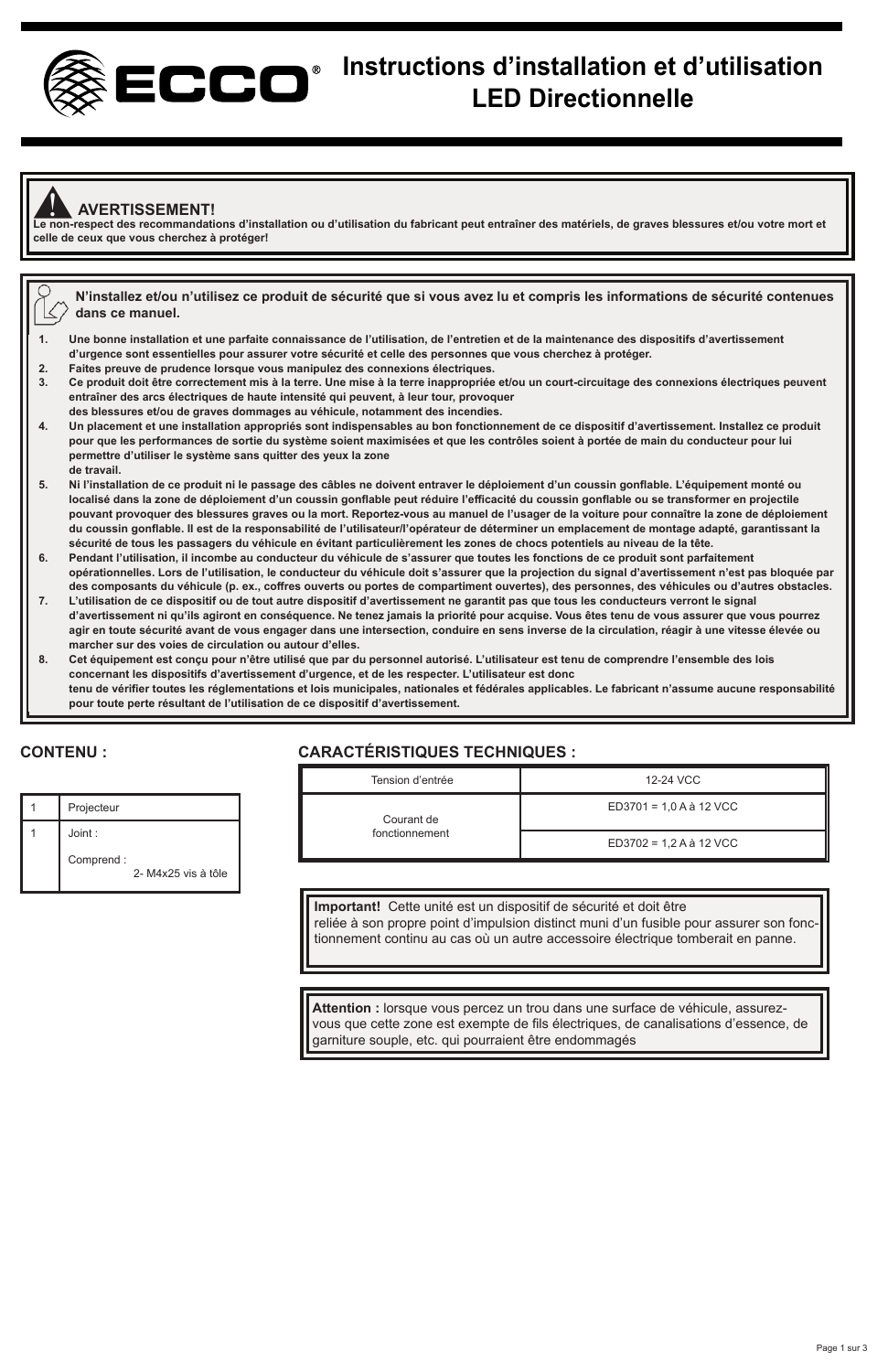

#### **Fil : ED3701**

ROUGE : Positif (il faut ajouter un fusible de 2 A) NOIR : Négatif BLEU : Interrupteur de mode JAUNE : Fonction synchronisée (jusqu'à 8 unités peuvent être synchronisées)

# **Environnement de fonctionnement :**

**Température ambiante :** -30 à 50 °C

#### **Fonctionnement par phase :**

Phase 1 (Ph1) clignote en même temps que Ph1 Phase 2 (Ph2) clignote en même temps que Ph2 Ph1 alterne avec Ph2

(jusqu'à 8 unités peuvent être synchronisées)

## **Appliquez le fil BLEU À NOIR :**

-Moins de 1 sec. pour le mode suivant -Entre 1 et 3 s pour le mode précédent

-Entre 3 et 5 s pour le mode usine par défaut

-Plus de 5 sec. pour le mode 12 (ED3702) et le mode 13 (ED3701)

# **Dépannage**

La série ED3701-ED3702 a été testée et approuvée en usine. Si les fonctions de l'appareil sont défectueuses, veuillez vérifier les choses suivantes :

1. Après raccordement à l'alimentation électrique, assurez-vous que le raccordement est correct du côté de la source d'alimentation.

- Assurez-vous qu'il n'y a pas de court-circuit.
- 2. Branchez le dispositif; assurez-vous que l'interrupteur d'alimentation de la DEL est allumé.
- 3. Assurez-vous que l'unité est correctement mise à la terre.

#### **Fil : ED3702**

ROUGE : Positif, couleurs 1 et 3 (il faut ajouter un fusible 5 A) BLANC : Positif, couleurs 2 et 4 (il faut ajouter un fusible 5 A) NOIR : Négatif BLEU : Sélection de mode négatif JAUNE : Fonction synchronisée (jusqu'à 8 unités peuvent être synchronisées)